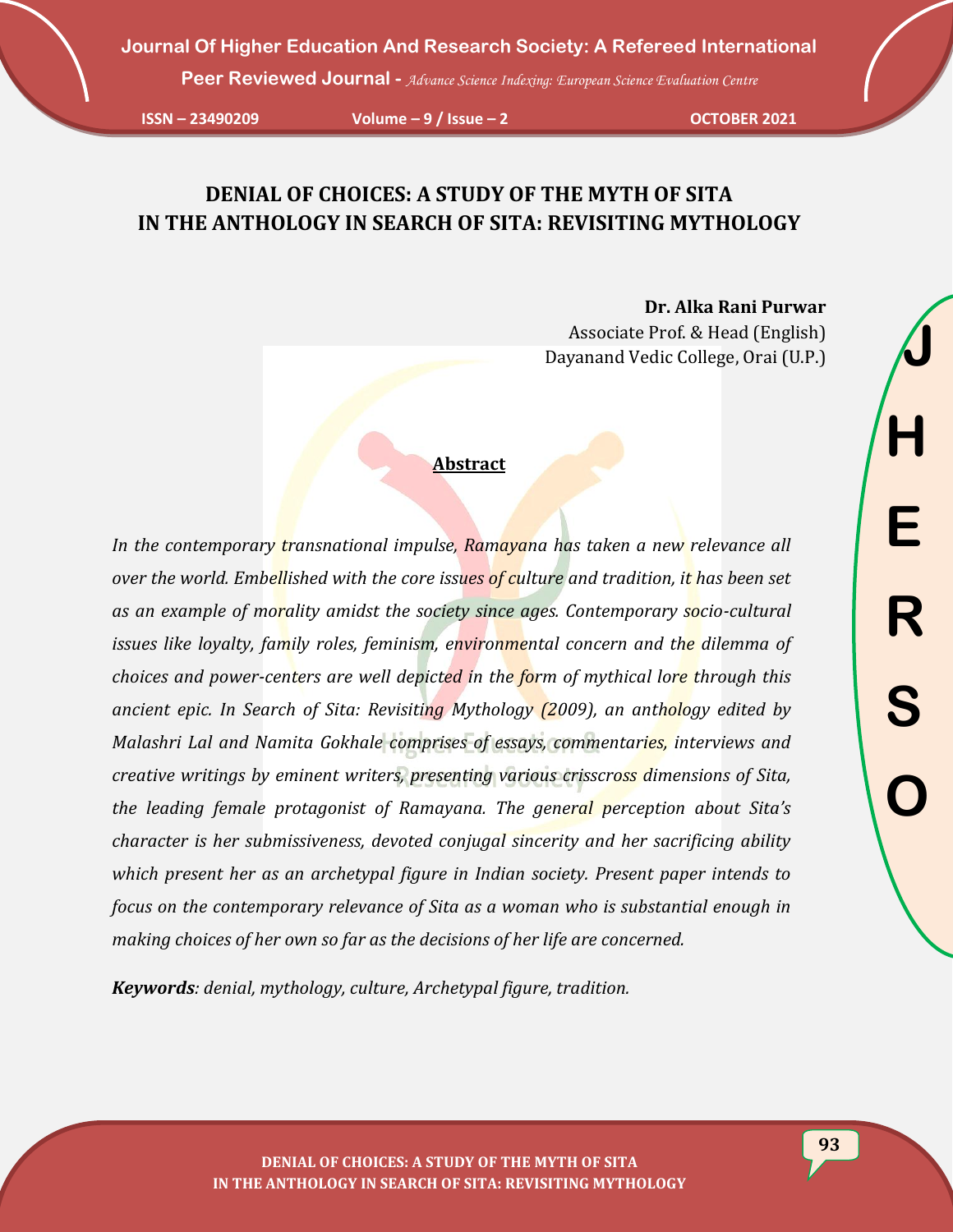**Peer Reviewed Journal -** *Advance Science Indexing: European Science Evaluation Centre*

**ISSN – 23490209 Volume – 9 / Issue – 2 OCTOBER 2021**

# **DENIAL OF CHOICES: A STUDY OF THE MYTH OF SITA IN THE ANTHOLOGY IN SEARCH OF SITA: REVISITING MYTHOLOGY**

- **Dr. Alka Rani Purwar**

s the burden of preserving morality in family or society, more or less, falls on the shoulders of a woman so she is supposed to be always an ideal daughter/ wife/ **A** mother. G.A. Ghanshyam aptly comments in this regard: "...the mantle of s the burden of preserving morality in family or society, more or less, falls on the shoulders of a woman so she is supposed to be always an ideal daughter/ wife/ mother. G.A. Ghanshyam aptly comments in this regard: "...t woman who is groomed and conditioned upon the image of feminine perfection or the ideal Indian woman." (Women Relationships and Rebellion, 76) A woman in Indian society is always expected to be pure as Sita, loyal as Draupadi and devoted as Savitri. Amrita Bhalla writes in the 'Foreword' of Collected Stories Vol. I:

Women have been conditioned to a great extent by Myth: to be as pure as Sita, as loyal as Draupadi, as beautiful as Laxmi, as bountiful a provider as Annapoorna, as dogged in devotion as Savitri, as strong as Durga- there are ultimately the role models we cannot entirely dismiss. (The Indian Women: Myths, Stereotypesand the Reality)

Exploring different aspects of Sita's life, Namita Gokhale along with her co-editor Malashri Lal presents Sita as a woman of immense physical and mental strength; she says in the introduction of the book that Sita "is the primary archetype for all Indian women, a role model pushed and perpetuated by a predominantly patriarchal society, it is no wonder that she is someone the modern emancipated consciousness prefers to banish into yet another exile." (In Search of Sita, XIII) Further, Namita Gokhale emphasizes on the need to reinterpret the relevance of Sita myth saying, "Perhaps it is time to seek a new image of Sita- one who does not have to return to the Earth, but can resolutely reclaim it." (XVII) It seems pertinent to focus on the contemporary relevance of Sita as a woman who is substantial enough in making choices of her own by denying the available options, fixed specially for the common woman,so far as the decisions of her life are concerned.

Sita possesses a dignified and graceful personality throughout the great epic. Full of so much of physical strength as to liftLord Shiva's mighty bow, she asserts to choose her husband in a swayamvar from a whole galore of brave kings through which her clear message is that her life partner should be equally powerful, physically as well as mentally.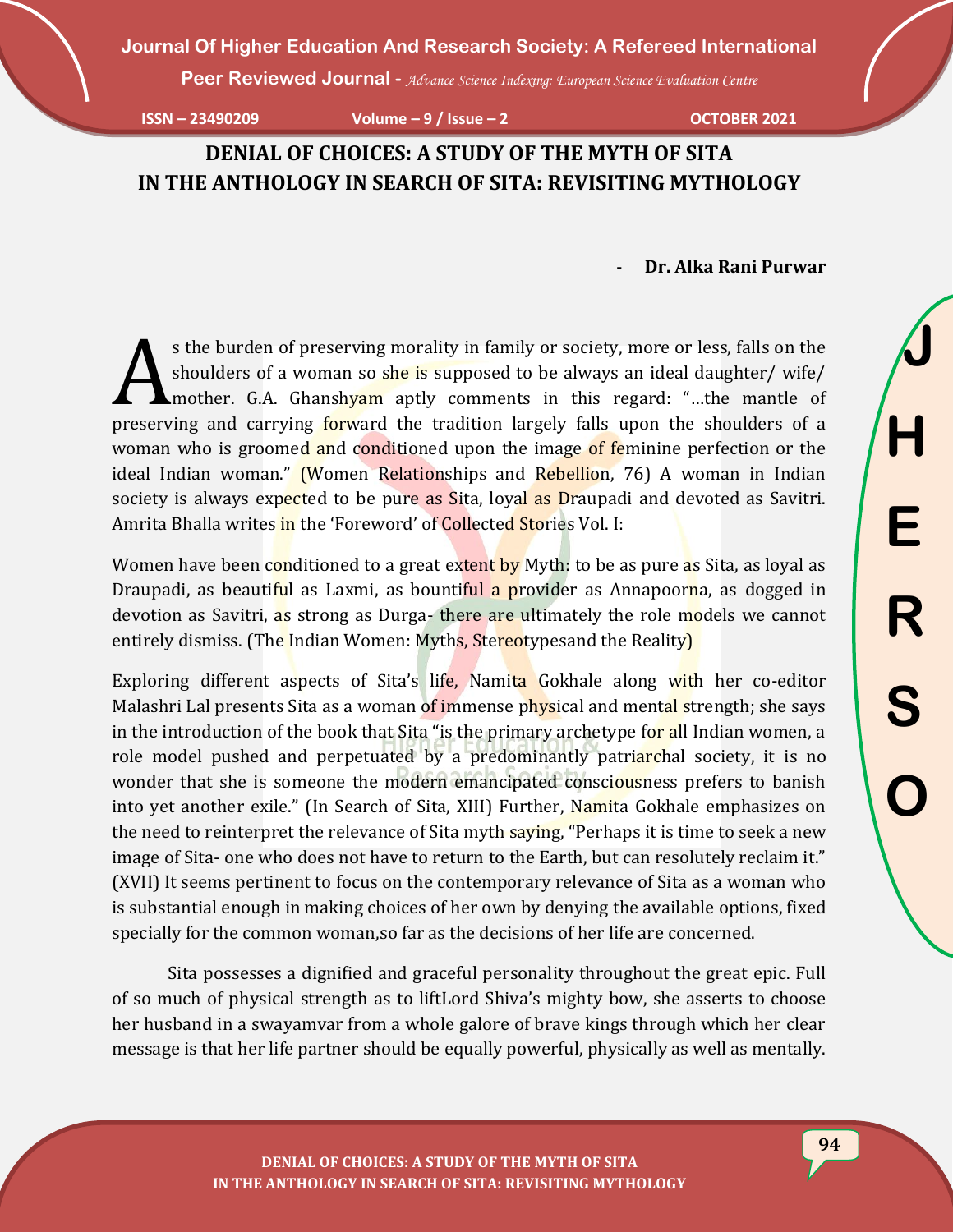**Peer Reviewed Journal -** *Advance Science Indexing: European Science Evaluation Centre*

**ISSN – 23490209 Volume – 9 / Issue – 2 OCTOBER 2021**

Generally, a name represents one specific person, giving a specific identity, for the whole life. What can be the motive behind the social perception of women who feel proud in changing their names, by adding their husbands' names/ surnames after their marriage? We have the example of Sitawho prefers to be called more as Vaidehi or Janaki, the daughter of the king of Mithila, Videh or Janaka. It shows how conscious she is of carrying her identity even in the house of her in-laws. Afterwards the noble qualities of her character earn so much honour that her name is added before her husband's name as in 'Jai Siya Ram' or 'Sita-Ram'.

Further when instead of enthronement of Ayodhya kingdom, Rama gets banishment of fourteen years, Sita insists to accompany him in the forest as the sacred marriage thread binds both to be together in good times as well as in adverse time. In fact, the demand of marriage institution is to accept the natural differences of each other and support the social liabilities present before them collectively. As Shubra Verma beautifully defines this bond of marriage in her essay "Conceiving Altered Perspective of Femininity: A Neoliberal Analysis of Spouse:

Marriage is a sacramental bond tied with social liabilities. But its multifarious aspects are equally challenging: two person(s) as life partners denote two different identities on biological and psychological level. The natural differences has (have) to be accepted but demands an extra-sensibility. (Changing Faces of new Woman, 162)

Being 'extra-sensible', Sita is ready to fulfill the requirements of this sacred bond so decides to go to the forest with her husband. Most of her family members advise her not to do so as the hardships of the forest life cannot be faced easily by a **princess like her.** But her logical and convincing arguments prove to be irrefutable, so she is allowed to follow him, ultimately. This decision of Sita shows clearly that she has 'a powerful voice' which is meant to be heard and accepted. It also shows that as a life partner, the wife can prove to be a trustworthy strong support, during the testing time of the husband. Even in the contemporary scenario, a wife can be a strong dependable partner, during the hour of struggle of the husband. This was her extraordinary physical and mental strength that she completed the long duration of forest stay successfully. Arshia Sattar in her article "Valmiki's Ramayana" presents Sita as a fighter:

…as contemporary women, we see a host of other much more interesting reasons to celebrate the challenges that Sita presents to the male universe by which she is bound. As her beloved husband battles his internal demons and the external rakshasas to find himself, Sita too, has internal conflicts that she must resolve. (In Search, 13)

**DENIAL OF CHOICES: A STUDY OF THE MYTH OF SITA IN THE ANTHOLOGY IN SEARCH OF SITA: REVISITING MYTHOLOGY**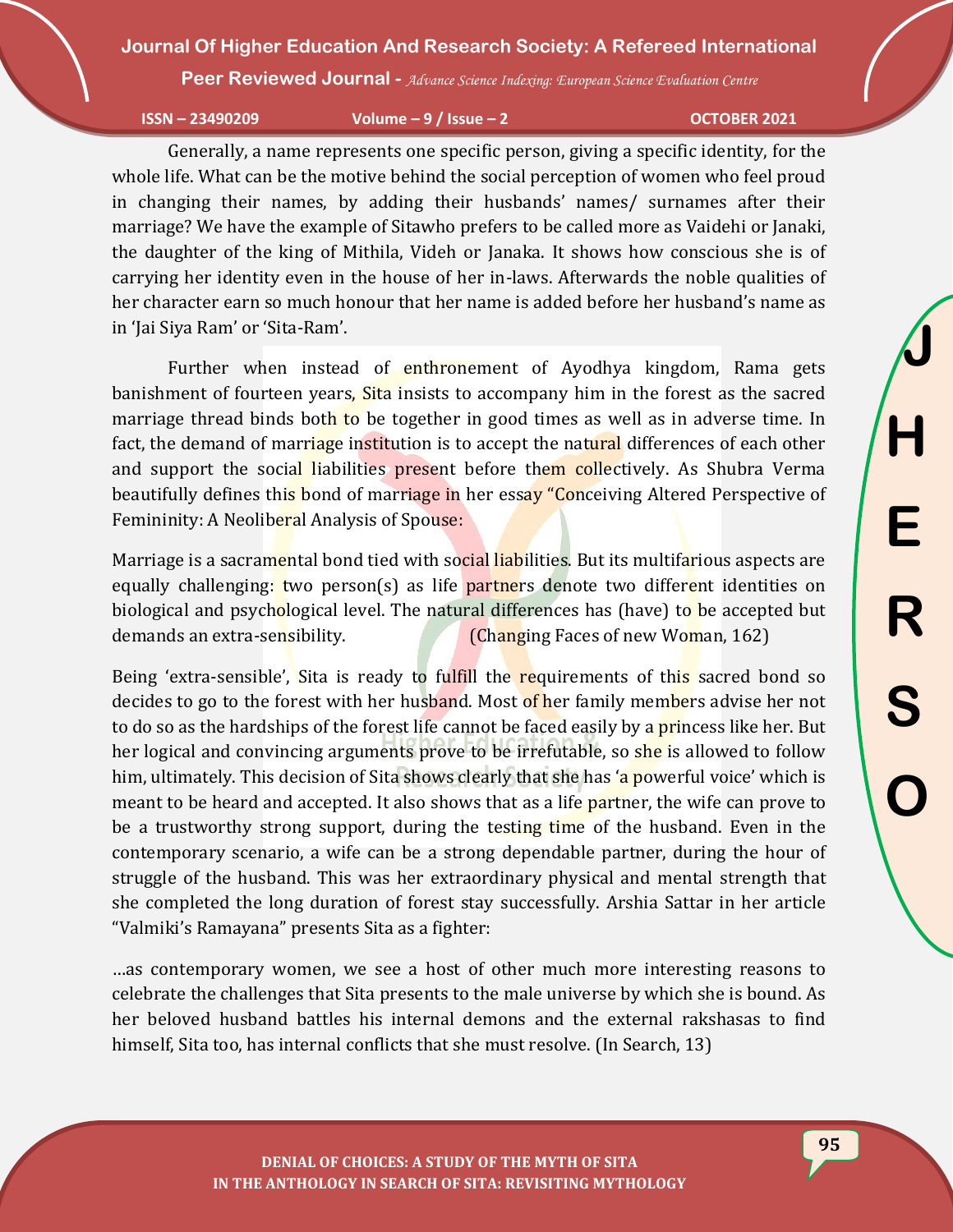**Peer Reviewed Journal -** *Advance Science Indexing: European Science Evaluation Centre*

**ISSN – 23490209 Volume – 9 / Issue – 2 OCTOBER 2021**

At times she is too stubborn in her demands so onceinsists vehemently Rama to fetch the golden deer which afterwards proves to be a crucial cause of her forceful kidnapping, that is eventually a surprise opening of a course of new action in the story. In her rashness, she even rebukes Laxmana when he is reluctant for not leaving her alone and going to help Rama in hunting the deer.

During the banishment, once she asks Laxmana authoritatively to help Rama who has gone to hunt after the golden deer. Being courageous enough she does not care for her own security but for Rama's safety. When in the disguise of a saint, Ravana begs for food, she does not hesitate to step over the line drawn by Laxmana though is forcefully kidnapped by him. This transgression of Laxmana Rekha is her own decision because being a queen, she cannot allow anyone going hungry from her door and this was the conspiracy of Ravana to ask her to give the food coming out of the Laxmana Rekha's magical power.

Afterwards, Sita is abducted and imprisoned by Ravana for no fault of her own. In her moments of captivity and sadness, Sita maintains her dignity on her own, without the support from her husband or anyone else. This Sita is surely relevant today for the women of our time, in the most practical way. This is the strength of her character that even though having so much power at his disposal, Ravana could not touch her. In the Ashok Vatika of Lanka, we come across a bold, aggressive and defiant form of Sita. Sonal Mansingh talks about her exceptional strength: "Sita's own luminous strength determines her identity and self-respect. She has an aura about her, which does not admit contrary intrusions." (In Search, 92) But after defeating Ravana, Rama asks her to walk through fire to prove her purity and chastity. Sita passes this fire ordeal or Agnipareeksha easily due to her strong will power and mental strength.

Later after many years, Rama abandons her into the forest as the people of kingdom gossip about her chastity. Rama, being a Maryada Purshottam king, cannot allow anyone to deplore his royal values. After the birth of Lav and Kush, Rama again brings back Sita who decides to prove her loyalty to Rama by asking Mother Earth to swallow her if she was loyal to Rama. Mother Earth to testify her loyalty, opens and swallows her. And, the so-called daughter of Earth finally disappears into Earth. This is her own way of dispensing a life partner who could not treat her sufficiently well and provide her due dignity. Due to this bold decision, Indira Goswami in an interview, "Ramayana: The Human Story" calls her a 'candid' and 'fearless' woman: "When Sita decides to retreat into Mother Earth, it is a decision based on her outright refusal to be a part of an order where she never received her share of respect. She is quite vocal about the reason behind her decision." (In Search, 98) According to Namita Gokhale: "It is now that the silent, nourishing, enduring strength of Sita finds voice. She finally exercises her choice. Calling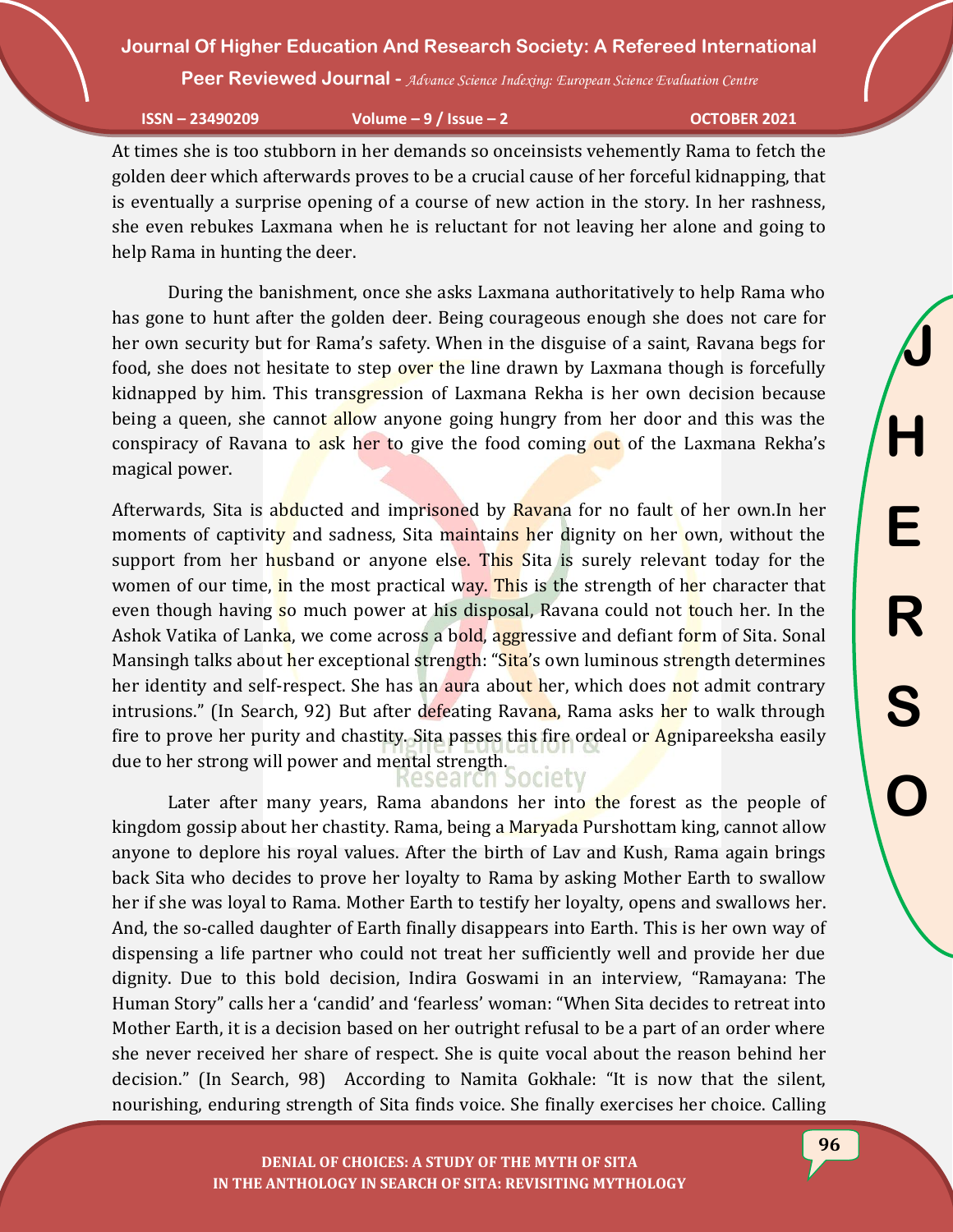**Peer Reviewed Journal -** *Advance Science Indexing: European Science Evaluation Centre*

--------------

**ISSN – 23490209 Volume – 9 / Issue – 2 OCTOBER 2021**

upon the Earth as witness, Sita rejects the patriarchal power system that has so devalued her." (In Search, 87)

All these actions imply that Sita is not a meek sufferer, a natural victim or a passive character who follows her husband silently rather she emerges as a strong woman with the choices of her own throughout the epic. Madhu Kishwar in an interview, "Trial by Fire"aptly calls her a non-conformist:

Sita is wrongly seen by some feminists as a harmful role model which culturally enslaves women, conditions them into accepting subordination and maltreatment at the hands of men and leaves them without the courage to protest or retaliate. To see her suffering as a 'victim', or imagine her as lacking in selfhood, or to condemn her for her passivity and subservience is to negate the power of satyagraha. (In Search, 110)

One of her hidden strengths lies in the full control over her reproductive cycle along with her nerves. For a smooth and healthy upbringing of her children, she intentionally delays the child-bearing issue till Rama secures his throne. Unfortunately, she is again left by him before the birth of their children. But like a modern single mother, she brings up her sons with immense courage and daring skills but without disclosing them their father's identity.Following lines from the essay, "Sita and Some Other Women from the Epics" of Meghna Desai will beautifully sum up her character denying the statement of Penelop Brown that "in order to survive a woman must, by kinship and later by marriage, be attached to a man." (Women in Society, 242)

Yet Sita is a silent heroine as she refuses to bear Rama any child till he secures his throne. She brings up her sons on her own as a single abandoned mother and finally returns to her mother's womb, thus establishing the autonomy of the female. (In Search, 9)

Thus, the need of the hour is to redefine the traditional meaning of Sita in a new perspective. Even in the predicament of denial of choices, she successfully asserts her strength and individuality.Since agesshe has been a symbol of silence, obedience and vulnerabilitybut a minute study of her actions and decisions prove the supreme power of candidness, boldness and defiance in her character which made her take her own choices.